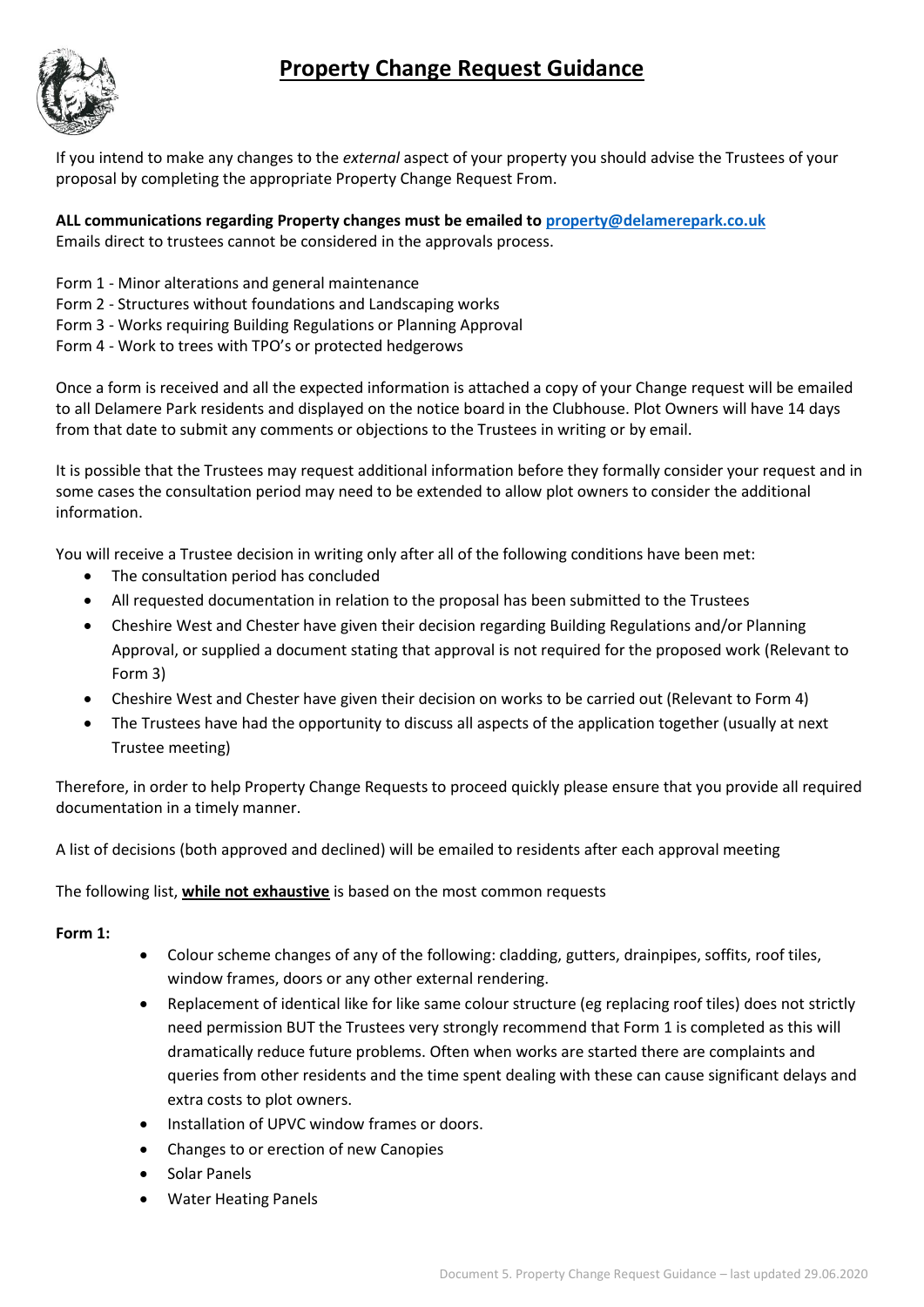# **Property Change Request Guidance**



**Form 2:**

- Front garden (usually the open plan area of the property)
	- o Any changes to paths/driveways
	- o Any planting of bushes/trees (hedges or fences will not usually be allowed)
	- o Construction of rockeries/fixed planters etc
	- Rear Garden (the garden area enclosed by a fence/hedge)
		- o Any low-level changes to paths or decking etc are acceptable and do not require permission BUT:
		- $\circ$  Erection of any structure over 2m in height. Anything less than 2m is unlikely to be visible above the fence/hedge. This includes but is not limited to
			- Summer houses/sheds/garden offices etc
			- Greenhouses or Glass Houses
			- Pergolas or archways
		- o Replacement of exact like for like, same colour fencing is acceptable and does not require approval BUT
		- $\circ$  Any changes to the fence design/colour/line/position require approval. Particularly:
			- Style of fence/hedge
			- Addition of new fence/hedge or other boundary marker
			- Removal of existing fence/hedge or other boundary marker
			- Creation of secondary access points to properties via rear gardens
			- Position of the hedge. Note: enclosing any of the open plan area of the property is unlikely to be acceptable as it would breach clause 10 of the second schedule of the Covenants
		- o Installation of Satellite Dishes greater than 60cm on house walls
		- o Installation of large Radio Aerials

## **Form 3:**

"Permitted Development Rights" are suspended for all properties on the Park presumably as part of the original covenant arrangements. This means that all modifications to the building require CWAC planning approval. Many also require Building Regulations approval. Examples include but are not limited to:

- Extensions
- Addition of Conservatory or Orangery.
- Conversion of garage spaces to other purposes
- Erection of a new garage
- Structural changes that change the character of a property, however subtle
- Erection of Porches
- Roof Line changes
- Roof Dormer additions
- Large Velux Window additions
- Installation of woodburning stoves and/or Chimneys

For all of the above changes you will need to contact Cheshire West and Chester Planning Department to obtain either full planning permission or a document stating that planning permission is not required.